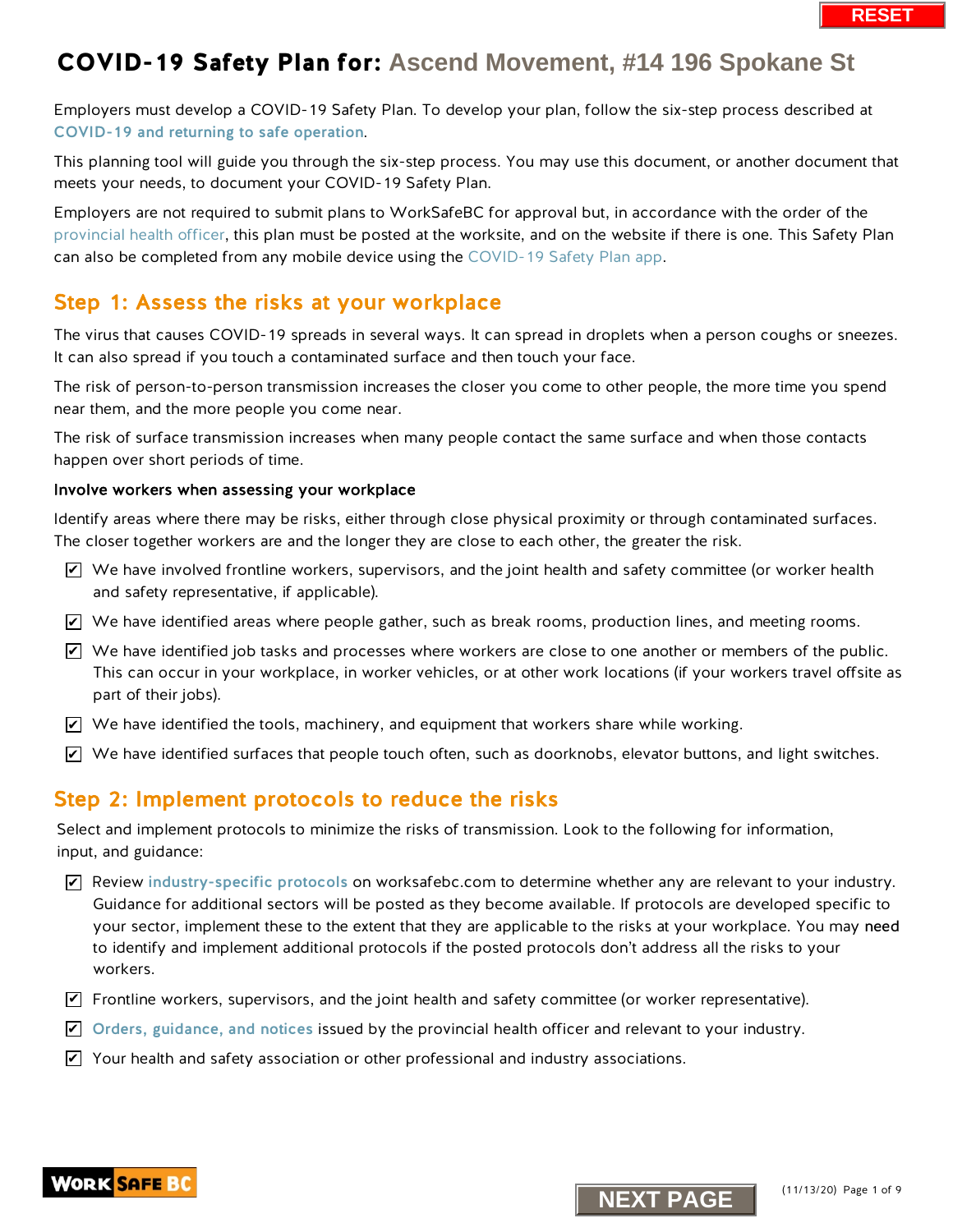Different protocols offer different levels of protection. Wherever possible, use the protocol that offers the highest level of protection. Consider controls from additional levels if the first level isn't practicable or does not completely control the risk. You will likely need to incorporate controls from various levels to address the risk at your workplace.



First level protection (elimination) — Limit the number of people in your workplace where possible by implementing work-from-home arrangements, establishing occupancy limits, rescheduling work tasks, or other means. Rearrange work spaces to ensure that workers are at least 2 m (6 ft.) from co-workers, customers, and members of the public.

Second level protection (engineering controls) — If you can't always maintain physical distancing, install [barriers](https://www.worksafebc.com/en/resources/health-safety/information-sheets/covid-19-health-safety-designing-effective-barriers?lang=en) such as plexiglass to separate people.

Third level protection (administrative controls) — Establish rules and guidelines, such as posted [occupancy limits](https://www.worksafebc.com/en/resources/health-safety/posters/help-prevent-spread-covid-19-occupancy-limit?lang=en) for shared spaces, designated delivery areas, cleaning practices, and one-way doors and walkways to keep people physically separated.

Fourth level protection (PPE) — If the first three levels of protection aren't enough to control the risk, consider the use of masks. Ensure masks are [selected and cared for appropriately](https://www.worksafebc.com/en/resources/health-safety/information-sheets/covid-19-health-safety-selecting-using-masks?lang=en) and that workers [are using masks correctly](https://www.worksafebc.com/en/resources/health-safety/posters/help-prevent-spread-covid-19-how-to-use-mask?lang=en).



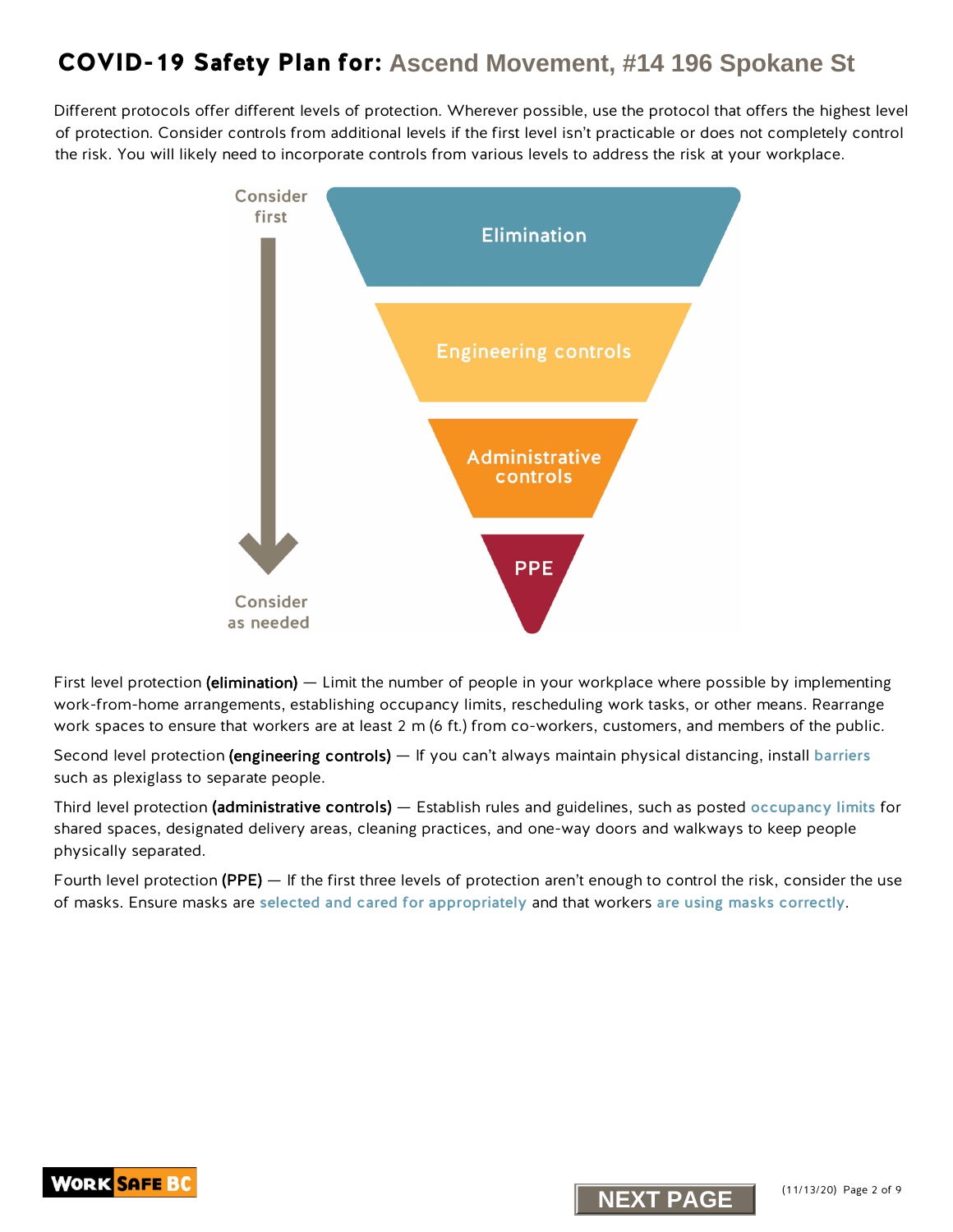First level protection (elimination): Limit the number of people at the workplace and ensure physical distance whenever possible

- $\blacktriangleright$  We have established and posted an occupancy limit for our premises. Public Health has advised that the prohibition on gatherings of greater than 50 people refers to "one-time or episodic events" (weddings, public gatherings), and is therefore not intended to apply to workplaces. However, limiting the number of people in a workplace is an important way to ensure physical distancing is maintained. [Public Health has developed gui[dance for the retail food and grocery store sector](https://www2.gov.bc.ca/assets/gov/health/about-bc-s-health-care-system/office-of-the-provincial-health-officer/covid-19/guidance_to_grocery_stores_april_25_final.pdf) that requires at least 5 square metres of unencumbered floor space per person (workers and customers). This allows for variation depending on the size of the facility, and may be a sensible approach for determining maximum capacity for employers from other sectors that do not have specific guidance on capacity from Public Health.]
- $\Psi$  In order to reduce the number of people at the worksite, we have considered work-from-home arrangements, virtual meetings, rescheduling work tasks, and limiting the number of customers and visitors in the workplace.
- $\Psi$  We have [established and posted occupancy limits](http://www.worksafebc.com/en/resources/health-safety/posters/help-prevent-spread-covid-19-occupancy-limit?lang=en) for common areas such as break rooms, meeting rooms, change rooms, washrooms, and elevators.
- $\blacktriangledown$  We have implemented measures to keep workers and others at least 2 metres apart, wherever possible. Options include revising work schedules and reorganizing work tasks.

#### Measures in place

List your control measures for maintaining physical distance in your workplace, for example:

- Working offsite or remotely
- Changes to work schedules
- Changes to how tasks are done
- Occupancy limits for workers
- Limiting or prohibiting visitors
- Reducing the number of customers
- If this information is in another document, identify that document here.

**At no point will more than one worker be working in the space at one time.**

**Group sessions will never have more than 4 participants in the studio (+ one instructor); the max occupancy of the studio space is 7 people.**

**All participants will work on designated square (2m x 2m) mats that are spaced >2.5m apart from all other participants.**

**Sessions are offered virtually to encourage various options for participation.**

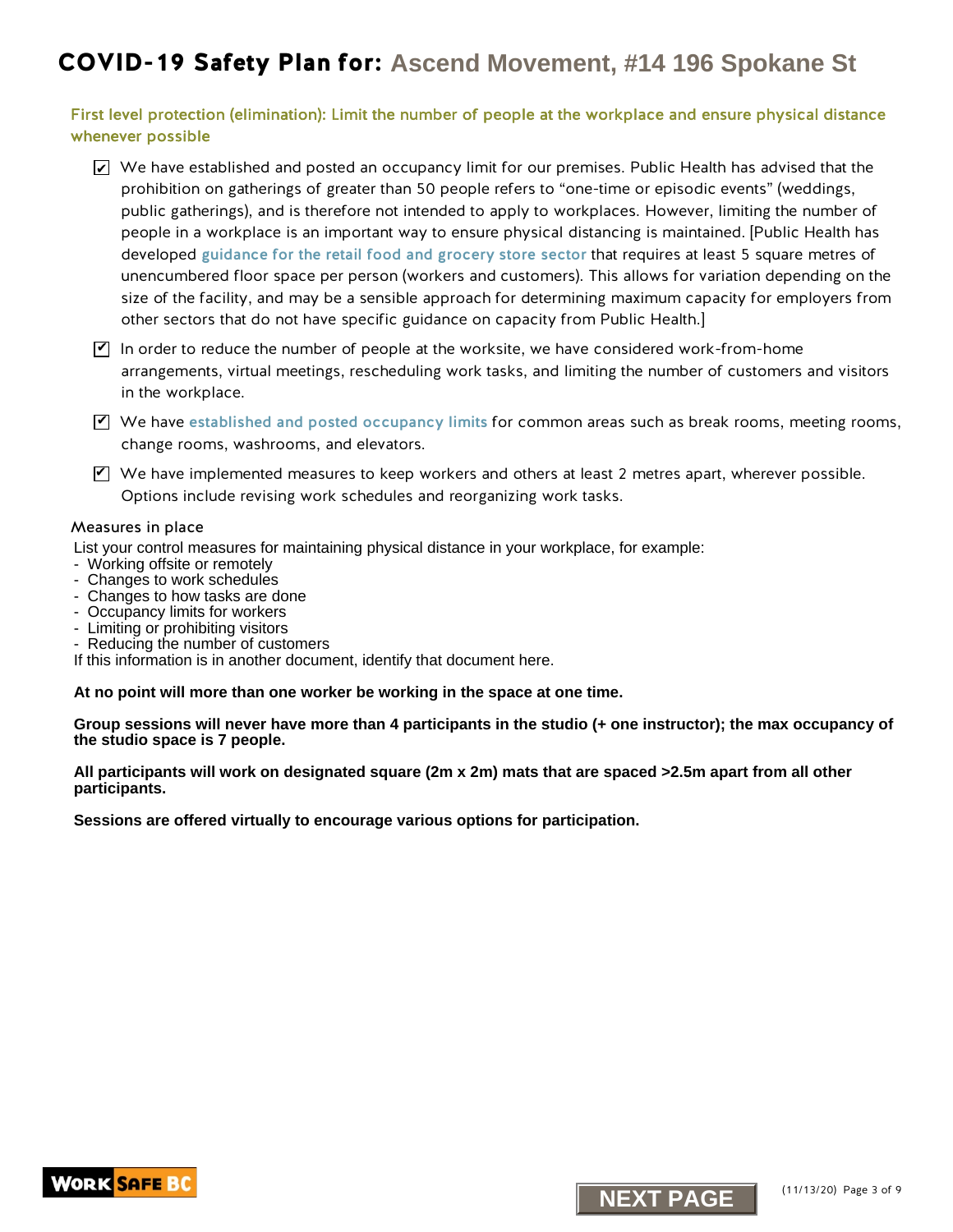#### Second level protection (engineering): Barriers and partitions

We have installed [barriers](https://www.worksafebc.com/en/resources/health-safety/information-sheets/covid-19-health-safety-designing-effective-barriers?lang=en) where workers can't keep physically distant from co-workers, customers, or others.

 $\Box$  We have included barrier cleaning in our cleaning protocols.

 $\Box$  We have installed the barriers so they don't introduce other risks to workers (e.g., barriers installed inside a vehicle don't affect the safe operation of the vehicle).

#### Measures in place

Describe how barriers or partitions will be used in your workplace. If this information is in another document, identify that document here.

**We currently do not have any barriers installed as there should not be a need for workers and patrons to ever be closer than 2.5m apart.** 



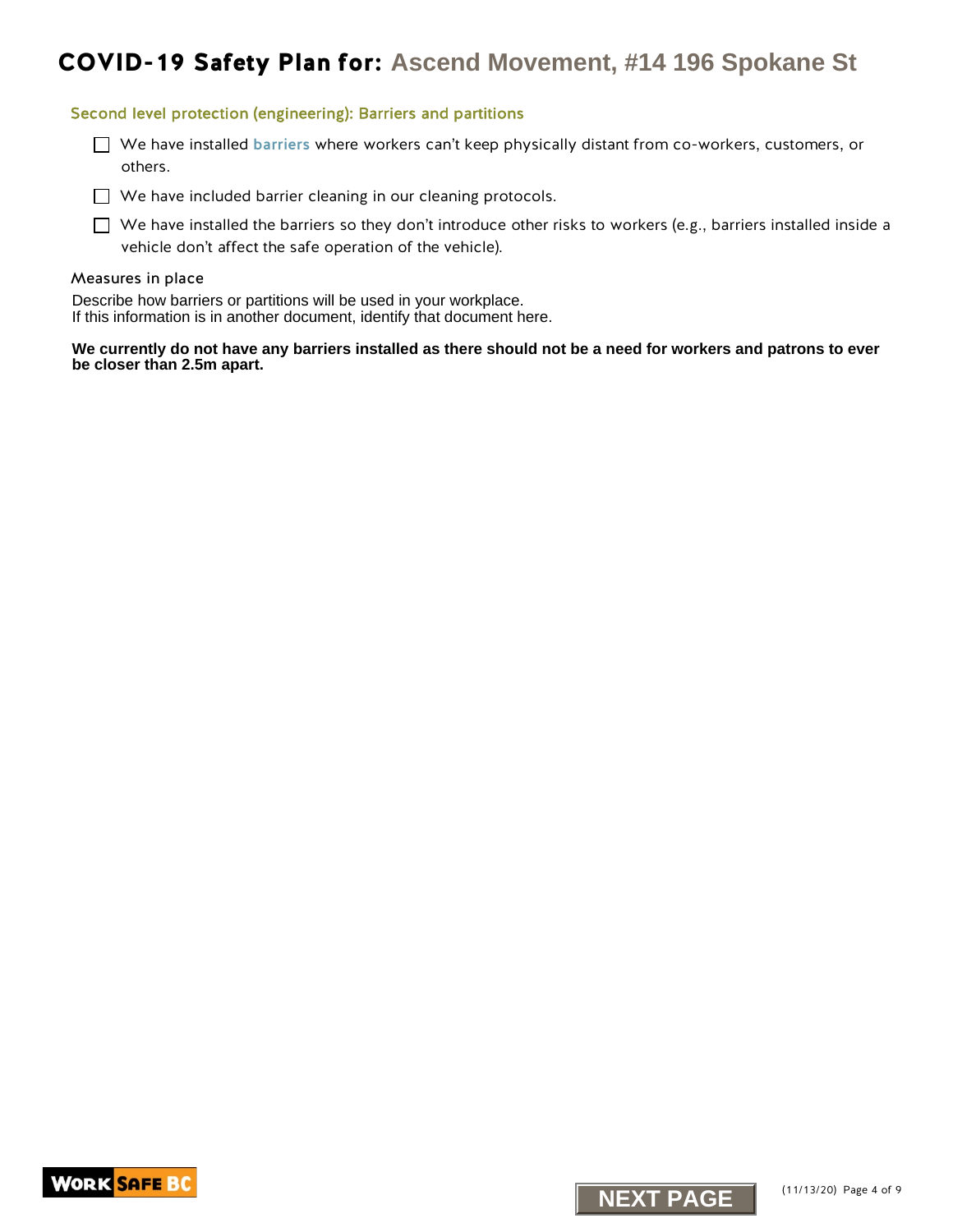#### Third level protection (administrative): Rules and guidelines

- $\trianglerighteq$  We have identified rules and guidelines for how workers should conduct themselves.
- $\blacktriangleright$  We have clearly communicated these rules and guidelines to workers through a combination of training and signage.

#### Measures in place

K. We have identified rules and guidelines for how workers should conduct themselves.<br>The have dearly communicated these rules and guidelines to workers through a communicated by a standard and guidelines to the following List the rules and guidelines that everyone in the workplace has to follow to reduce the risk of person-to-person transmission. This could include things like using one-way doors or walkways, using single-use (disposable) products, and wiping down equipment after use. Consider creating pods of workers who work together exclusively to minimize the risk of broad transmission throughout the workplace.

If this information is in another document, identify that document here.

**All workers must have a negative covid screen before entering the studio. Should questionnaire be positive workers must cancel or transition client-based work to virtual options.**

**Patrons and clients are sent an electronic covid-screening questionnaire 12 hours prior to the start of their appointment/session. No clients are permitted to attend in-studio sessions should they have a positive covid screen.**

**There are no drop in programs at this time - all sessions are pre-registered.**

**Office areas are limited to a single occupant at this time.**

**All group sessions will be scheduled at least 30 minutes apart to allow for adequate time for arrival and departure from studio, cleaning of equipment, and ventilation of space.**

**All private (individual) sessions will be scheduled at least 15 minutes apart to allow for adequate time for arrival, departure, cleaning and ventilation of space.**

**If persons arriving and departing do overlap, participants will leave via the side (balcony door) behind the main studio.**



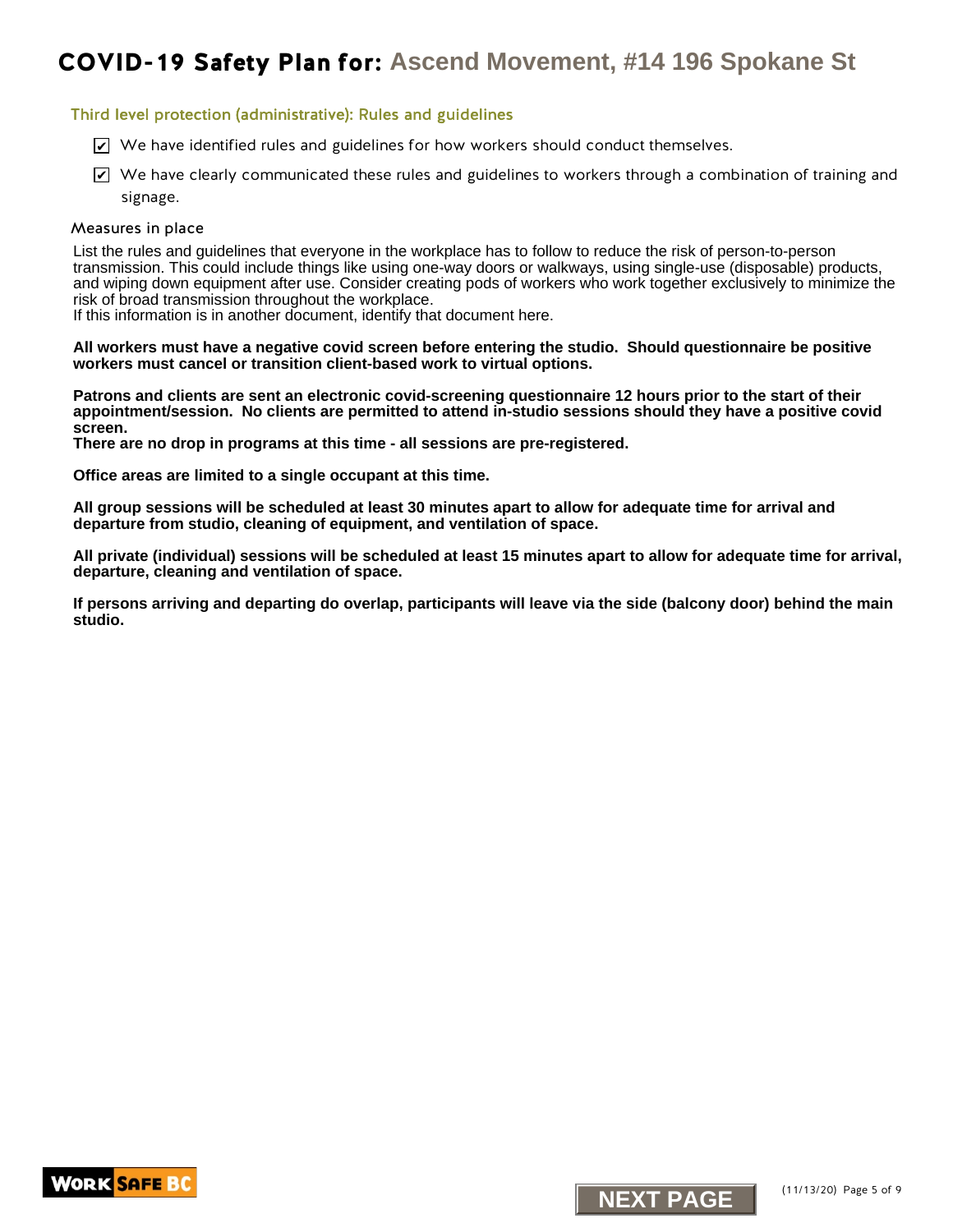Fourth level protection: Using masks (optional measure in addition to other control measures)

- $\triangledown$  We have reviewed the information on [selecting and using masks](https://www.worksafebc.com/en/resources/health-safety/information-sheets/covid-19-health-safety-selecting-using-masks?lang=en) and [instructions on how to use a mask](https://www.worksafebc.com/en/resources/health-safety/posters/help-prevent-spread-covid-19-how-to-use-mask?lang=en).
- $\blacktriangleright$  We understand the limitations of masks to protect the wearer from respiratory droplets. We understand that masks should only be considered when other control measures cannot be implemented.
- $\mathbf{V}$  We have trained workers in the proper use of masks.

#### Measures in place

Who will use masks? What work tasks will require the use of masks? How have workers been informed of the correct use of masks? If this information is in another document, identify that document here.

# **NEXT PAGE THE SPOKANE CONSERVERT ASCEND MOVEMENT, #14 196 Spokane St<br>
Who procedure will be presented to the main standard conserver a section to offer conserver and<br>
<b>NEXT PAGE THE SPOKE THE SPOKE THE SPOKE THE SPOKE THE All workers will wear masks at all times unless in studio alone or working exclusively virtually. Masks will be worn during all private and small group sessions, staff will not demonstrate movement or exercise without masks.**

**Patrons will wear masks during arrival, while moving through the studio (to and from their designated movement area). Patrons are encouraged to continue to wear masks throughout the entire sessions, when able. Disposible masks will be provided by studio.**



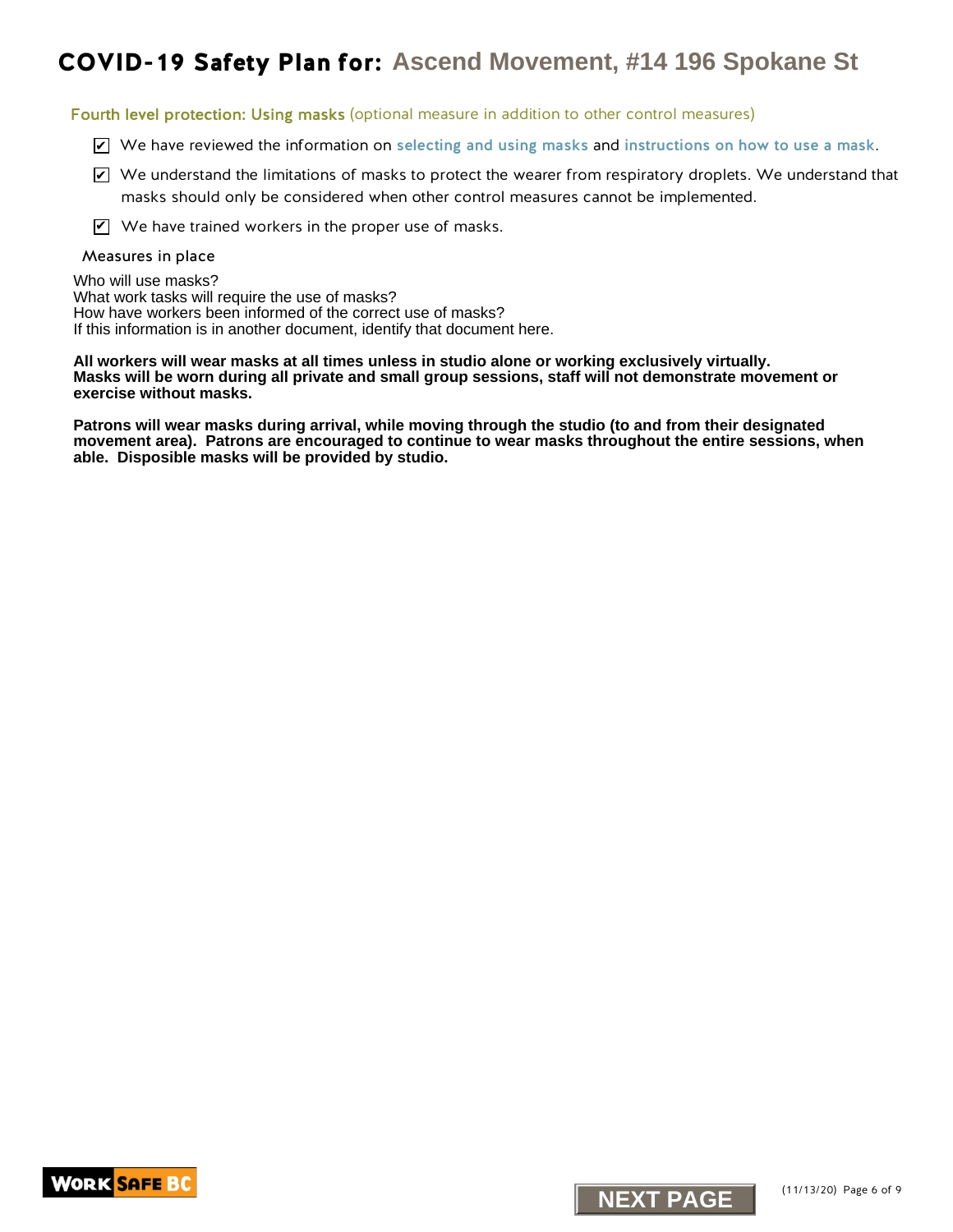#### Implement effective cleaning and hygiene practices

- $\triangledown$  We have reviewed the information on [cleaning and disinfecting](https://www.worksafebc.com/en/resources/health-safety/information-sheets/covid-19-health-safety-cleaning-disinfecting?lang=en) surfaces.
- $\blacktriangleright$  Our workplace has enough handwashing facilities on site for all our workers. Handwashing locations are visible and easily accessed.
- $\blacktriangleright$  We have policies that specify when workers must wash their hands and we have communicated good hygiene practices to workers. Frequent handwashing and good hygiene practices are essential to reduce the spread of the virus. [[Handwashing](https://www.worksafebc.com/en/resources/health-safety/posters/help-prevent-spread-covid-19-handwashing?lang=en) and [Cover coughs and sneezes](https://www.worksafebc.com/en/resources/health-safety/posters/help-prevent-spread-covid-19-cover-coughs-sneezes?lang=en) posters are available at worksafebc.com.]
- $\blacktriangleright$  We have implemented cleaning protocols for all common areas and surfaces e.g., washrooms, tools, equipment, vehicle interiors, shared tables, desks, light switches, and door handles. This includes the frequency that these items must be cleaned (number of times per day) as well as the timing (before and after shift, after lunch, after use). **NEXT Plan for:** Ascend Movement, #14 196 Spokane St<br>
Networks desired in hydrogenezias and distinctions and distinctions and contents.<br>
We have existend us information on detering and distinctions particles.<br>
We have exis
- 
- $\blacktriangledown$  Workers who are cleaning have adequate training and materials.
- $\blacktriangledown$  We have removed unnecessary tools and equipment to simplify the cleaning process e.g., coffee makers and shared utensils and plates

#### Cleaning protocols

Provide information about your cleaning plan. Specify who is responsible for cleaning, the cleaning schedule, and what the cleaning protocols will include (e.g., which surfaces, tools, equipment, and machines). If this information is in another document, identify that document here.

#### **All workers and patrons will disinfect hands prior to entering the studio space.**

**Main entrance door, studio and bathroom door knobs, bathroom taps, and toilet handle will be cleaned prior to and after each client/group session (~2-4x/day).**

**Workers will hand wash or disinfect before handling any equipment set up for participants in studio.**

**Workers will hand wash/disinfect prior to the start of each session. If the need to handle shared equipment or come in contact with clients, workers will disinfect immediately prior to and after contact. Gloves may be used if contact is required.**

**Patrons will be provided spray bottles with 500ppm bleach solution and clean cloth for wiping equipment prior to and after use. Spray bottle and cloth will be replaced for each class/person.**

**Workers will clean participants mats immediately after client use.**

**Fabric props will be quarentined for 72 hours/washed before next use, when possible supplemental coverings will be utilized.**

**Foam blocks, massage balls, and theraband will be placed in a bin to be washed with warm soap and water before being returned to storage for further use.**

**Bleach solution will be mixed daily, at the start of the shift and disposed of at the end of the day.**

**Bathrooms will be fully cleaned once/day that the studio is in use with the general public.**

**Floors will be washed with wet mop/bleach solution at the end of each day that involves group classes.**



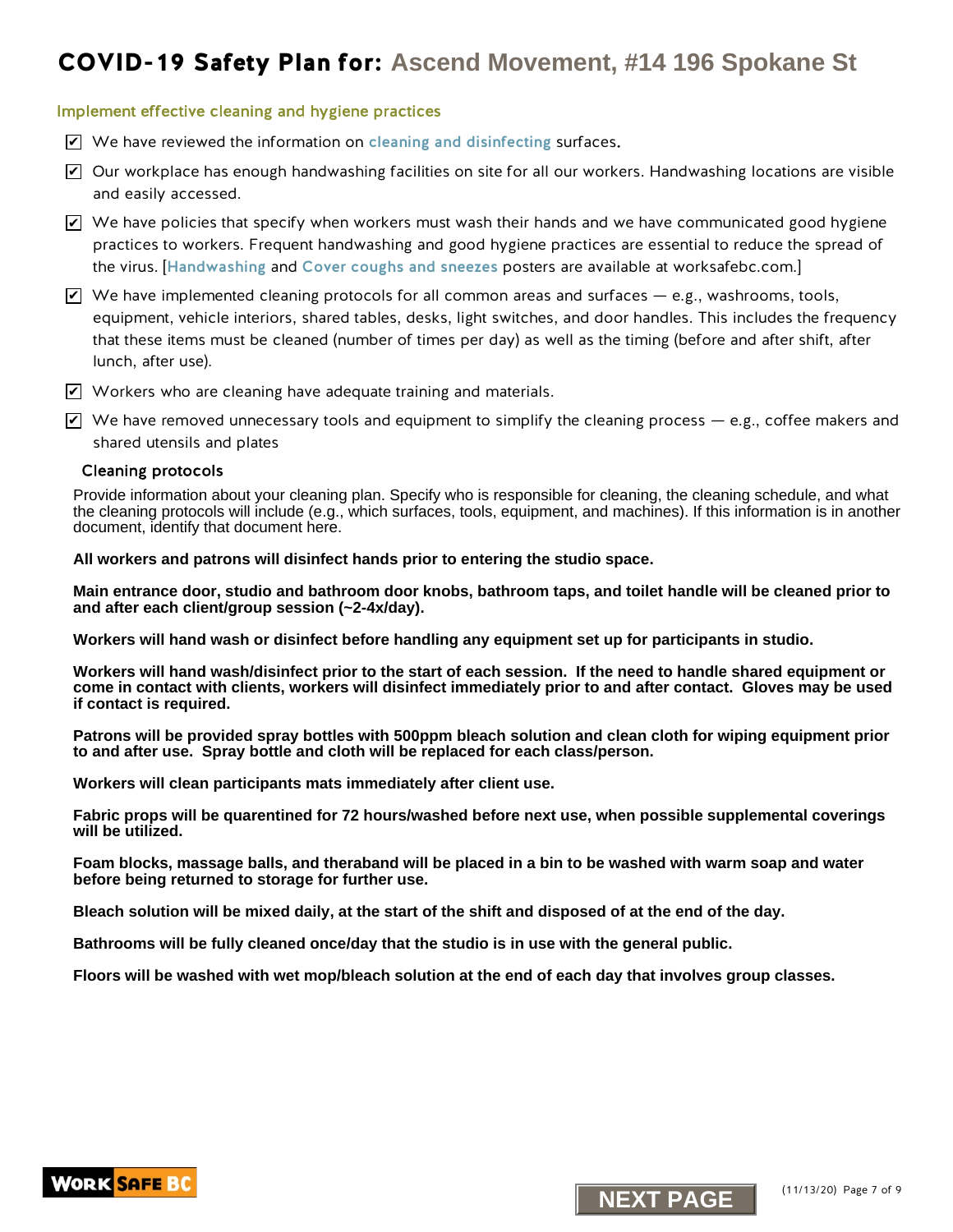## Step 3: Develop policies

Develop the necessary policies to manage your workplace, including policies around who can be at the workplace, how to address illness that arises at the workplace, and how workers can be kept safe in adjusted working conditions.

Our workplace policies ensure that workers and others showing symptoms of COVID-19 are prohibited from the workplace.

- $\triangledown$  Anyone who has ha[d symptoms of COVID-19](https://www.worksafebc.com/en/resources/health-safety/posters/help-prevent-spread-covid-19-entry-check-visitors?lang=en) in the last 10 days must self-isolate at home.
- $\overline{\mathscr{L}}$  Anyone who has been identified by Public Health as a close contact of someone with COVID-19.
- $\blacktriangleright$  Anyone directed by Public Health to self-isolate.
- $\overline{\mathscr{L}}$  Anyone who has arrived from outside of Canada must [self-isolate for 14 days and monitor](http://www.bccdc.ca/health-info/diseases-conditions/covid-19/self-isolation) for symptoms.
- $\blacktriangleright$  Visitors are prohibited or limited in the workplace.
- $\overline{\mathscr{L}}$  First aid attendants have been provided [OFAA protocols](https://www.worksafebc.com/en/resources/health-safety/information-sheets/ofaa-protocols-covid-19-pandemic?lang=en) for use during the COVID-19 pandemic.
- $\blacktriangleright$  We have a [working alone policy](https://www.worksafebc.com/en/health-safety/hazards-exposures/working-alone) in place (if needed).
- $\blacktriangleright$  We have a work from home policy in place (if needed).
- $\blacktriangleright$  Ensure workers have the training and strategies required to address the risk of violence that may arise as customers and members of the public adapt to restrictions or modifications to the workplace. Ensure an appropriate [violence prevention progra](https://www.worksafebc.com/en/health-safety/hazards-exposures/violence)m is in place.
- Our policy addresses workers who may start to feel ill at work. It includes the following:
- $\blacktriangleright$  Sick workers should report to first aid, even with mild symptoms.
- $\overline{\mathscr{L}}$  Sick workers should be asked to wash or sanitize their hands, provided with a mask, and isolated. Ask the worker to go straight home. [Consult the [BC COVID-19 Self-Assessment Tool](https://bc.thrive.health/), or call 811 for further guidance related to testing and self-isolation.] **NEXT PLAIN FORT:** ASCEND MOVEMBERT 44 196 Spokane Stephen (in 2007) and the second movement of the second movement of the second movement of the second movement of the second movement of the second movement of the second
- $\blacktriangleright$  If the worker is severely ill (e.g., difficulty breathing, chest pain), call 911.
- $\blacktriangleright$  Clean and disinfect any surfaces that the ill worker has come into contact with.

## Step 4: Develop communication plans and training

You must ensure that everyone entering the workplace, including workers from other employers, knows how to keep themselves safe while at your workplace.

- $\Box$  We have a training plan to ensure everyone is trained in workplace policies and procedures.
- $\angle$  All workers have received the policies for staying home when sick.
- $\blacktriangledown$  We have posted signage at the workplace, including occupancy limits and effective hygiene practices. [A customizable [occupancy limit poster](https://www.worksafebc.com/en/resources/health-safety/posters/help-prevent-spread-covid-19-occupancy-limit?lang=en) and [handwashing signage](https://www.worksafebc.com/en/resources/health-safety/posters/help-prevent-spread-covid-19-handwashing?lang=en) are available on worksafebc.com.]
- $\blacktriangleright$  We have posted signage at the main entrance indicating who is restricted from entering the premises, including [visitors](https://www.worksafebc.com/en/resources/health-safety/posters/help-prevent-spread-covid-19-entry-check-visitors?lang=en) and [workers](https://www.worksafebc.com/en/resources/health-safety/posters/help-prevent-spread-covid-19-entry-check-workers?lang=en) with symptoms.
- $\blacktriangledown$  Supervisors have been trained on monitoring workers and the workplace to ensure policies and procedures are being followed.